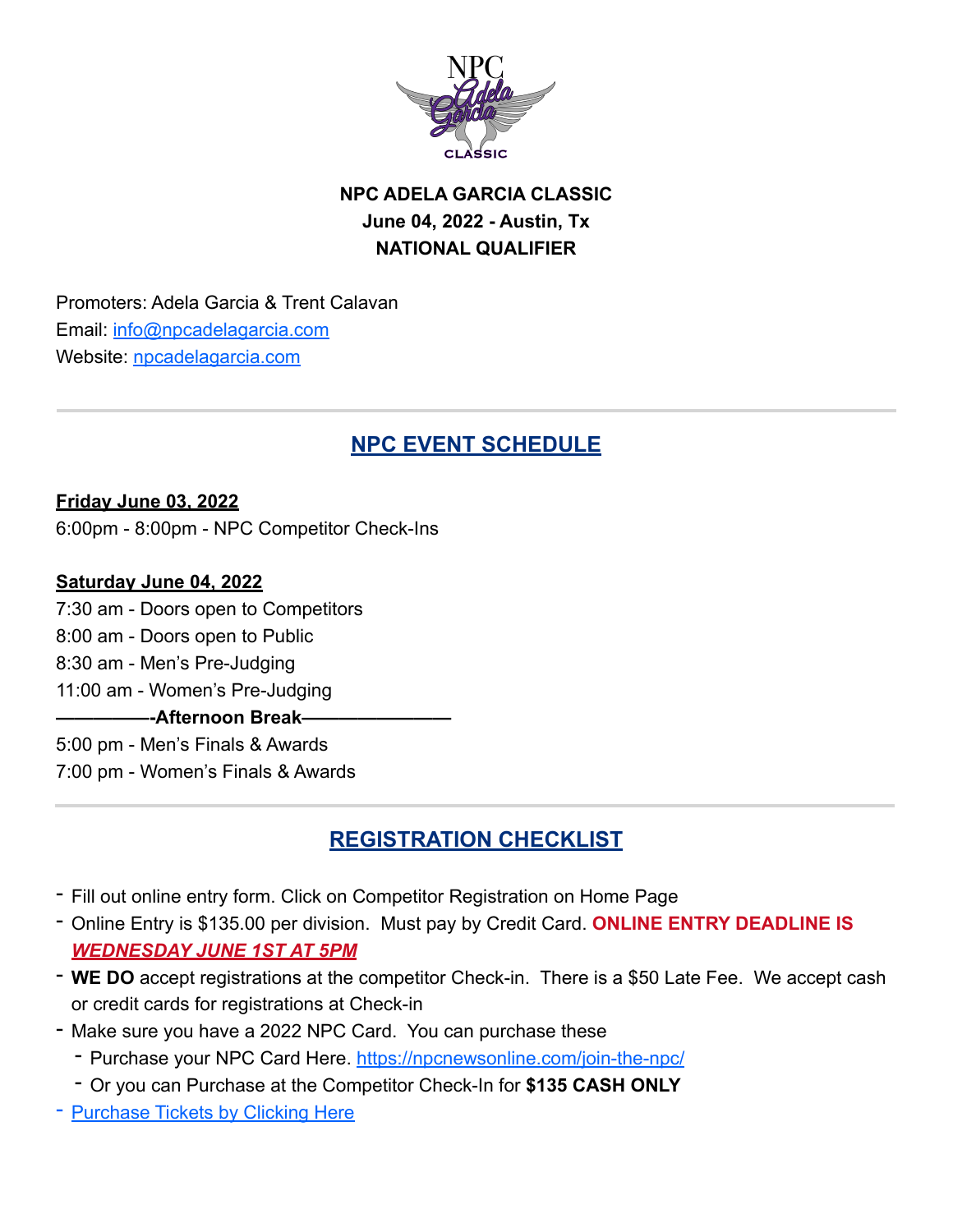- Book your Tanning/Make-up/Hair. Links for tanning & hair are listed below. ONLY our official tanners and make-up artists are allowed backstage or on venue & Hotel premises.
- Make sure to review NPC Rules & Regulations: <https://npcnewsonline.com/rules>

### **NPC COMPETITOR CHECK-IN**

#### **MANDATORY COMPETITOR CHECK-IN**

Friday June 3, 2022 6:00pm - 8:00pm Rolling Check-in

#### **CHECK-IN LOCATION**

Austin Convention Center Event Hall 1 500 E. Cesar Chavez St Austin, Tx 78701

- When you arrive, you will enter from Trinity St.
- You will proceed to your designated check-in table based on what class you registered for.



### **(ONLY IF YOU ALREADY HAVE YOUR HEIGHT & NPC CARD)**

- If you do not have a height card, you can stop by the Height Card table at check-ins and receive that. (Bodybuilding does not need a height card)
- Bodybuilders and Classic Physique must wear their posing trunks.
- Women Competitors must wear their suit bottoms to check-in. Wear them underneath your sweats or cover-up.
- Competitor posing suits must meet NPC requirements. View all division criteria here:
	- [Bodybuilding](http://npcnewsonline.com/official-bodybuilding-rules/)
	- [Men's Classic Physique](http://npcnewsonline.com/classic-physique/)
	- [Men's Physique](http://npcnewsonline.com/official-npc-mens-physique-division/)
	- [Women's Physique](http://npcnewsonline.com/official-npc-womens-physique-division/)
	- [Bikini](http://npcnewsonline.com/bikini-rules/)
	- [Fitness](http://npcnewsonline.com/official-npc-fitness-division-rules/)
	- [Figure](http://npcnewsonline.com/official-npc-figure-division-rules/)
	- [Wellness](http://npcnewsonline.com/wellness/)

**ONLINE ENTRY DEADLINE: Wednesday June 1, 2022.** You can still register at the competitor meeting.

**LATE ENTRY FEE:** If you register at the competitor meeting, the entry fee will be \$185.00 **ADDING A CLASS**: If you have already registered for a class you will be able to add a class at check-ins with NO Late Fee.

**NPC CARD:** You will be able to purchase at competitor Check-in. \$135 cash only.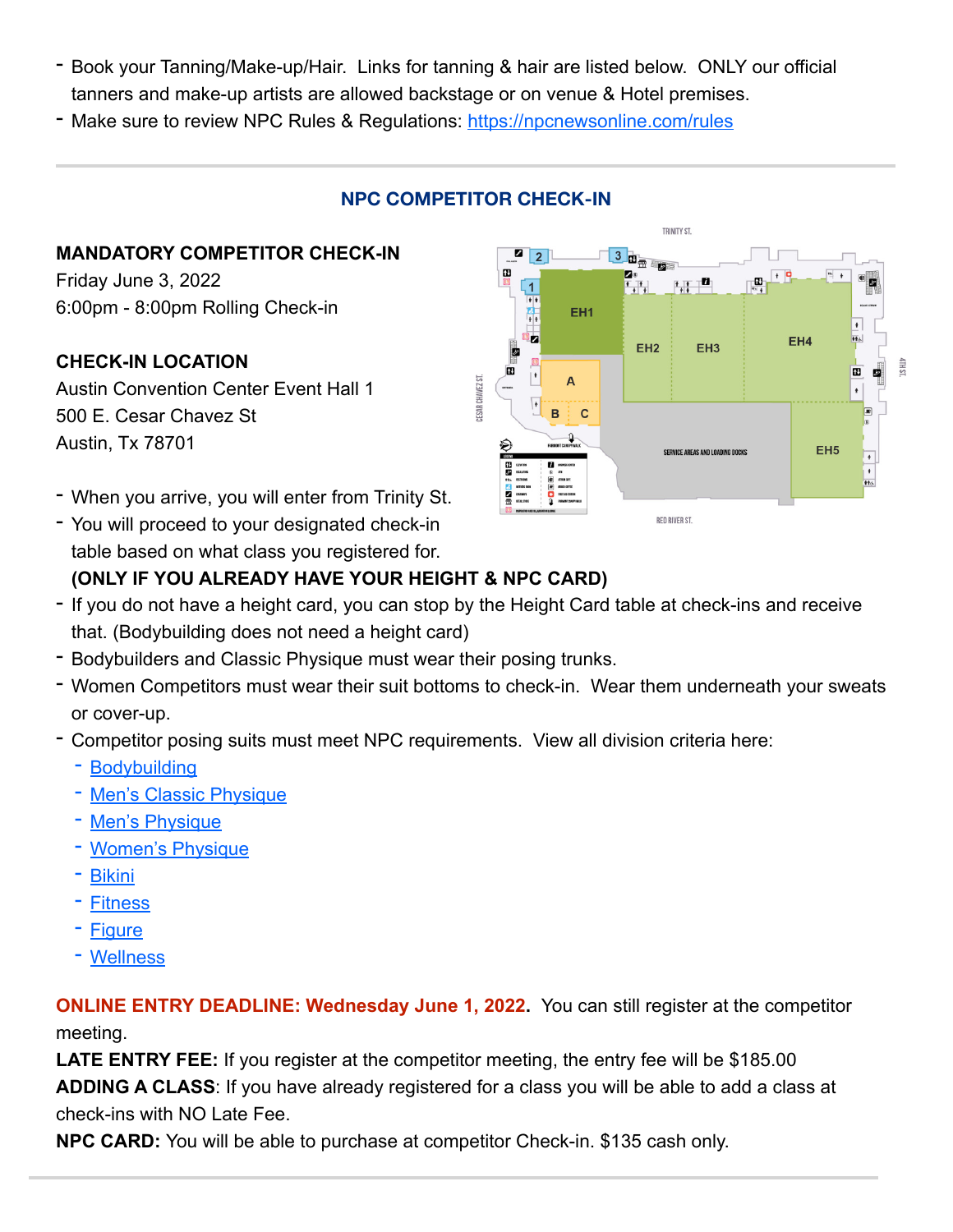#### **CONTEST VENUE**

**Austin Convention Center Event Hall 1** 500 E. Cesar Chavez St.

**OFFICIAL HOTEL**

**Holiday Inn Austin - Town Lake** 20 N IH 35 Austin, Tx 78701 512-472-8211 Group Name: AGC

**HOTEL IS SOLD OUT!**

Austin, Tx 78701

**[CLICK HERE TO VIEW HOTELS AROUND AUSTIN CONVENTION CENTER](https://www.google.com/maps/d/u/0/viewer?mid=1K9OywyOqLZkumDEzpOpuJXZ9cDg&hl=en&ll=30.265886639466412,-97.74915460773313&z=14)**

**TANNING**

*Liquid Sun Rayz* is the Official & Exclusive Tanning company and the only company permitted at the host hotel, venue, & backstage. Backstage services like touch-ups, oil and glue are included with all purchased Liquid Sun Rayz packages.

**[Book Your Tanning Appointment Here](https://liquidsunrayz.com/products/2022-adela-garcia-classicjune-4-austin-tx?_pos=1&_sid=d790f6d0d&_ss=r)**

### **HAIR & MAKE-UP**

*Get Flawless Hair* is the Official & Exclusive Make-up & Hair Company and the only company permitted at the host hotel, venue & backstage.

**[Book Your Hair & Make-up Appointment Here](https://www.getflawlesshair.com/shop?page=2)**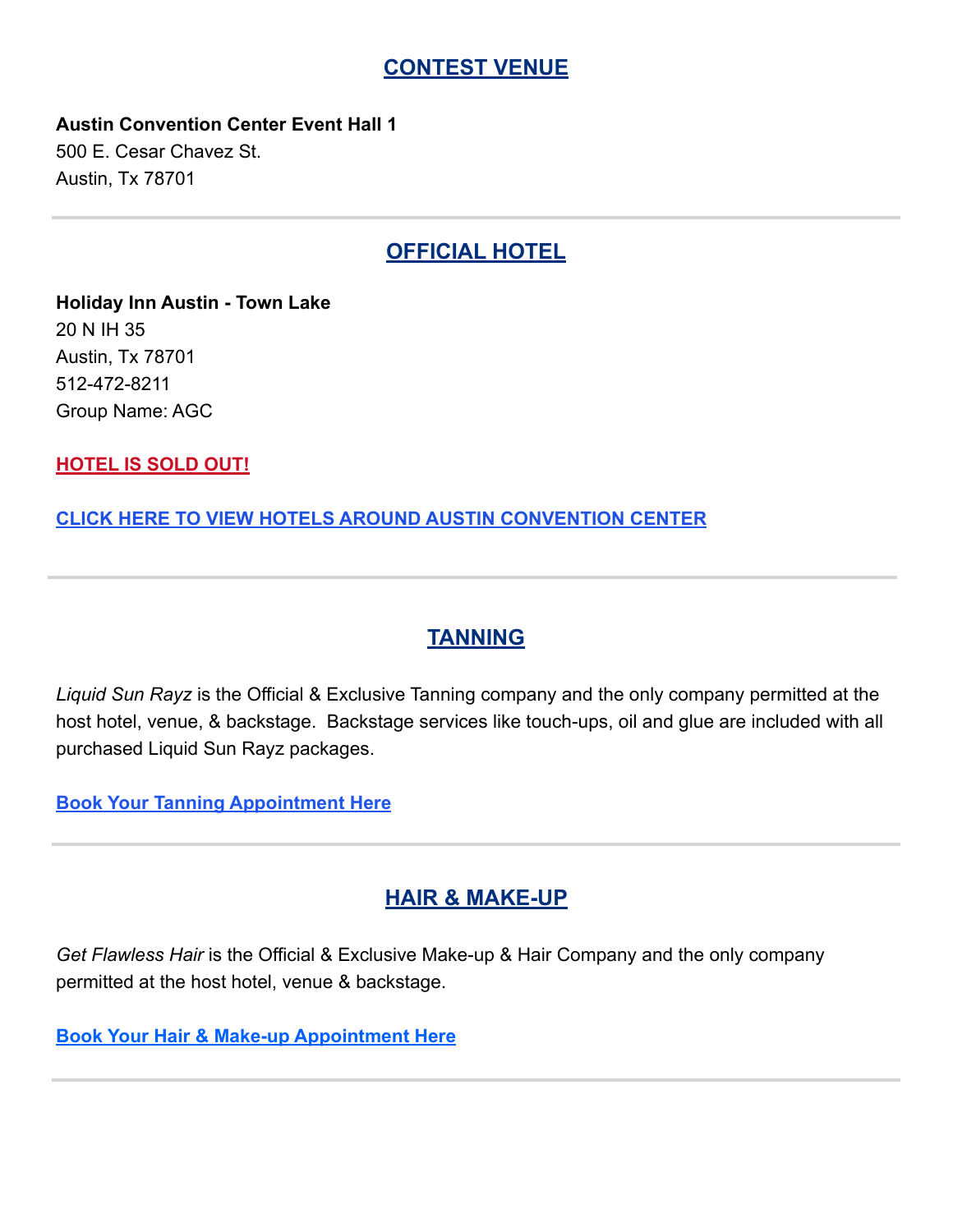## **OFFICIAL NPC PHOTOGRAPHER**

### **J.M. Manion NPC News Online Official Photographer**

All competitors will receive their stage photos in High Resolution complimentary.

### **MUSIC**

Bodybuilding Women's Physique Fitness Classic Physique **\*\* No music required for Men's Physique - Figure - Bikini - Wellness**

#### **Music Time**

Bodybuilding - Women's Physique - Classic Physique - 60 Seconds Fitness - 2 Minutes

#### **Music Upload:**

Once you have registered for a class and created a Muscleware account where you will be able to go into your dashboard and upload your music.

### **COMPETITOR BADGE**

You will receive a Competitor Badge at Check-ins that will allow you entrance into the venue. Your competitor badge will allow you to sit in the GENERAL SEATING area if the area is not sold out.

## **TICKETS**

VIP and Reserved Seating Tickets are available for purchase on the NPC Adela Garcia Classic website right now and will be available online until **June 1, 2022**. General Admission tickets will be sold up until show day. Tickets will also be sold at the door.

- [Purchase Tickets by Clicking Here](https://www.eventbrite.com/e/2022-npc-adela-garcia-classic-tickets-198707027067)